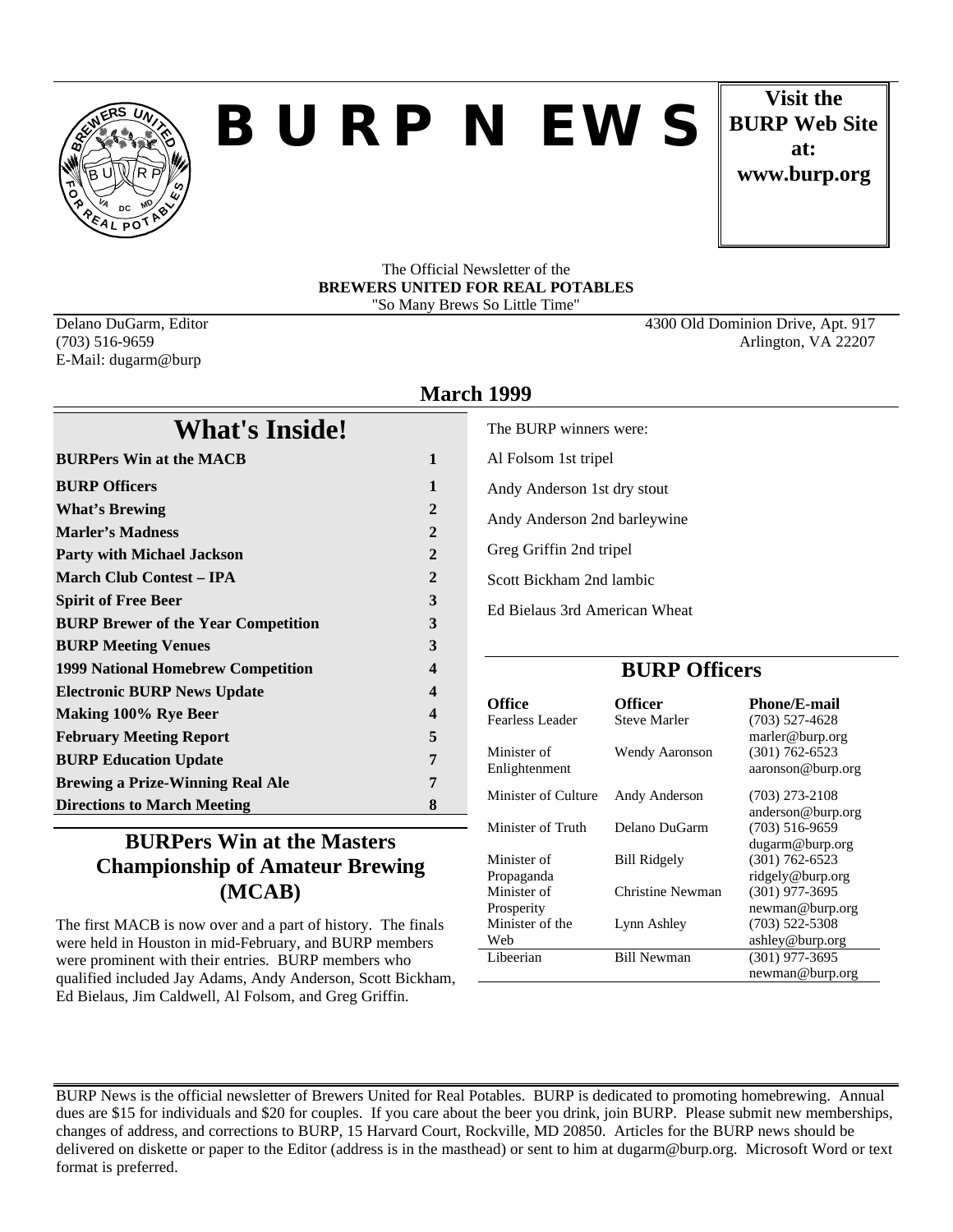

## **Marler's Madness**

Steve Marler, Fearless Leader

First off, I want to thank all those members who persevered through the rush hour traffic to attend February's BURP meeting. We had a good turn out, and as usual, we had a lot of entries for the Stout competition. David Belman's second place finish in the Stout competition kept Mike Megown from making a clean sweep. Congratulations to both! Andy Anderson did a great job in organizing his first competition.

Here we are in the maddening month of March. This month is just packed with activity. There is St. Patrick's day, Spring begins, Passover starts, and March Madness is in full swing. However, the most important of them all is SoFB Madness.

The date for the  $7<sup>th</sup>$  Annual Spirit of Free Beer has been set for May 22 and 23. The competition will be held at Native Brewing Company in Alexandria, VA. Melton McGuire was very gracious in agreeing to hold this year's SoFB at the Native brewery. BURP can show its support by consuming mass quantities of Native beers.

The Spirit of Free Beer is a big event and a lot of help is needed to insure its success. We have volunteers for all the coordinator positions. We need BURP members to volunteer to assist the coordinators in preforming their important duties. Please see Andy Anderson's article in this newsletter regarding the type of assistance that is needed and please volunteer. SoFB needs your talent!

Don't forget, this month's BURP meeting is being held on Saturday, March 27. We will be holding our annual IPA competition at this meeting, so bring your entries and enter often.

Also, Wendy Aaronson and Robert Stevens are putting together some great educational events. Keep an eye out for enlightening announcements in the BURP newsletters.

I look forward to seeing you on the  $27<sup>th</sup>$ .

### **Party with Michael Jackson**

Steve Marler, Fearless Leader

Michael Jackson is coming to town in May for events at both the Brickskeller and National Geographic. Jim Dorsch is arranging a party in Michael's honor and BURP is invited. Unfortunately, space is limited. The party will take place on Monday, May 17 at Dominion Brewing Company, and will start at 7 pm and run until 10 pm. There will be a \$2 fee to attend, and partygoers will be asked to contribute food and beer. There are 40 spaces available for this event. Spaces will be allotted on a first come first served basis. You can reserve a spot by sending a check, made out to BURP, to:

> MJ Party c/o Steve Marler 2009 N. Upland St. Arlington, VA 22207

March 27 at 1:00 p.m. Meeting at Alison Skeel's, 3911 Spruell Drive, Kensington, MD (301) 942-3622 April 13-14 Belgian Beers and Ales, Brickskeller, \$27 (202) 293-1885 April 18 Taste of Southern Maryland. Herrington on the Bay, Rose Haven, MD. A food, drink and music festival with a BURP demo. Contact Ralph Bucca, bucca@olg.com April 23-25 April Tour de BURP. Weekend cycling/camping/winery tour in Northern Virginia. 25-40 miles and 3-4 wineries per day. Contact Ralph Bucca, bucca@ olg.com April 17 at 1 p.m. Meeting at Nick Steidl's 5832 River Drive, Mason Neck, VA (703) 339-3743 May 8 at 1 p.m. Meeting at John Esparolini's, 2579 Babcok Road, Vienna, VA (703) 938- 5416 May 17 BURP party with Michael Jackson (See p. 2) May 18 Michael Jackson, Brickskeller, \$27 (202) 293-1885 May 20 Michael Jackson, National Geographic, \$29 (202) 857-7700 May 22-23 Spirit of Free Beer VII

- June 26 at 1 p.m. Meeting at the Koch's, 9510 Bruce Drive, Silver Spring, MD 20901, (301) 587-5293
- July 17 at 1 p.m. Meeting at Kathy Koch's, 3813 Forest Grove Dr., Annandale, VA 22003, (703) 256-4285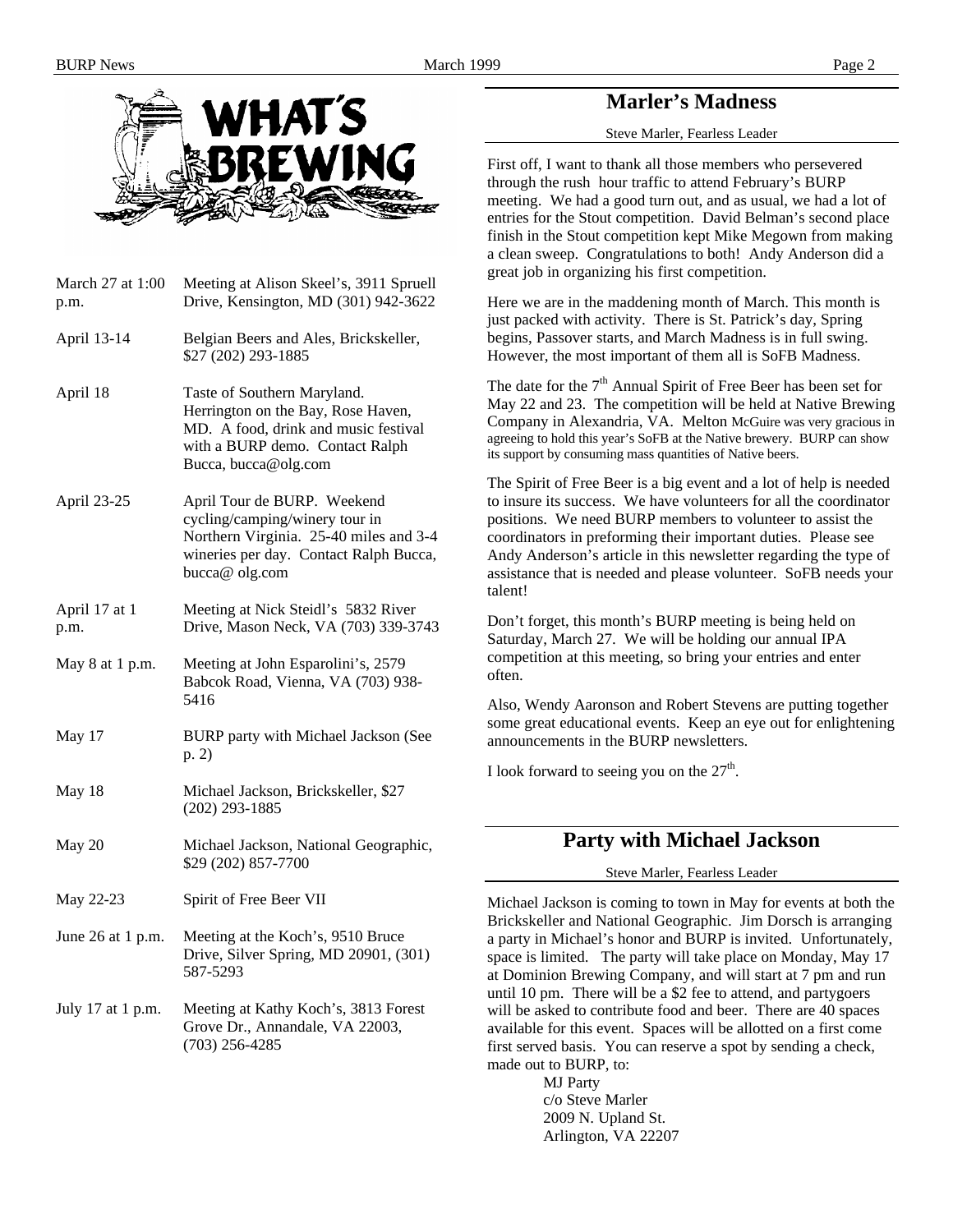# **March Club Contest is India Pale Ale (IPA)**

Andy Anderson, Minister of Culture

(from the BJCP style guidelines)

A pale ale renowned for its ability to survive long voyages to India. Significantly higher alcohol levels and hopping rates used as a preservative. Often paler than Pale Ales. Medium gold to light orange-copper. There is a powerful aromatic hop presence as well as hop flavor and bittering, with subdued malt as a result.

|     |          |                  |             | - тизоп к |
|-----|----------|------------------|-------------|-----------|
| OG: | 1.050-75 | IBU:<br>$30-60+$ | Color: 8-14 | Steve M   |
|     |          |                  |             |           |

Commercial Examples: Liberty Ale, Sierra Nevada Celebration Ale, Seadog Old East India IPA.

As your Minister-with-a-lack-of-Culture will be on sabbatical studying beer styles in Germany in late March, Bruce Bennett has kindly volunteered to run the March competition. One note, I do not yet have the winning ribbons for the March contest, so the winners will have to wait another month to get their gaudy trappings of success.

#### **Results from February**

We had the usual strong showing from the Fredericksburg connection as Mike MeGown won both first and second place with his Oatmeal and Sweet Stouts, while Dave Belman snagged third with his Sweet Stout. This year's Dan McCoubrey Stout competition was yet again a popular event with 23 entries to judge.

## **AHA Club Only Competition**

Andy Anderson, Minister of Culture

Some people celebrate Valentine's Day with candy, flowers, and their sweetheart; BURP judges celebrate with Weird Beers. BURP ran an AHA Club-Only competition on February 14 at Brew America. Twenty experimental beers were judged that day. My thanks to Tom Cannon, who organized everything in my absence.

# **Spirit of Free Beer (SoFB)**

#### Andy Anderson, Minister of Culture

The 7th annual SoFB Homebrew Competition will be held at Native Brewing Company on May 22-23, 1999. For the second consecutive year, the SoFB Homebrew Competition has been given the honor of being one of ten homebrew competitions that will be a part of the Masters Championship of Amateur Brewing (MCAB). The MCAB contest is open exclusively to the first place finalists in 18 selected styles from these 11 regional competitions. The SoFB Competition is also sanctioned both by the Beer Judge Certification Program and the American Homebrewers Association.

If you have any desire to help in the planning, organization, and actual work - please volunteer! We need your help to make this a success!

| <b>SOFB Contact Information</b> |                           |                     |  |
|---------------------------------|---------------------------|---------------------|--|
| Andy Anderson                   | <b>Chief Scapegoat</b>    | andy@burp.org       |  |
| Tom Cannon                      | Judge Coordinator         | judges@burp.        |  |
|                                 |                           | org                 |  |
| <b>Robert Stevens</b>           | Registrar                 | registrar@burp.org  |  |
| <b>Bruce Bennitt</b>            | Steward                   | steward@burp.       |  |
|                                 | Coordinator               | org                 |  |
| Alison Skeel                    | <b>Facilities Manager</b> | facilities@burp.org |  |
| <b>Steve Marler</b>             | Prize Coordinator         | prizes@burp.        |  |
|                                 |                           | org                 |  |
| Jim & Linda                     | Transportation            | transportation@bur  |  |
| <b>Rorick</b>                   | Coordinators              | p.org               |  |
| Lynn Ashley                     | Web Page                  | lynn@burp.org       |  |
|                                 | Information               |                     |  |

## **BURP Brewer of the Year Competition**

If you were not at last month's meeting or have not visited the BURP web page recently, you may not know that a BURP Brewer of the Year Award has been created. Points will be awarded to the winners of BURP competition. The first place winner will receive 3 points, second place 2 points, and third place 1 point. The person that has the most accumulated points by the Holiday Party will be crowned BURP Brewer of the Year. The current standings are:

Mike MeGown: 5

Andy Anderson: 3

Robert Stevens: 2

Dave Belman: 1

Bob Dawson: 1

Andy Anderson has published the competition schedule in both the newsletter and the BURP web page. You can also keep track of the standings on the BURP web page.

Winter isn't over yet, and even if it were, so what? Just get brewing and enter often.

## **BURP Meeting Venues**

Steve Marler, Fearless Leader

I would like to thank all the people who have volunteered their homes for this year's BURP meeting. Tom Cannon did a great job lining the meeting places up before he left office, and I am grateful for his work.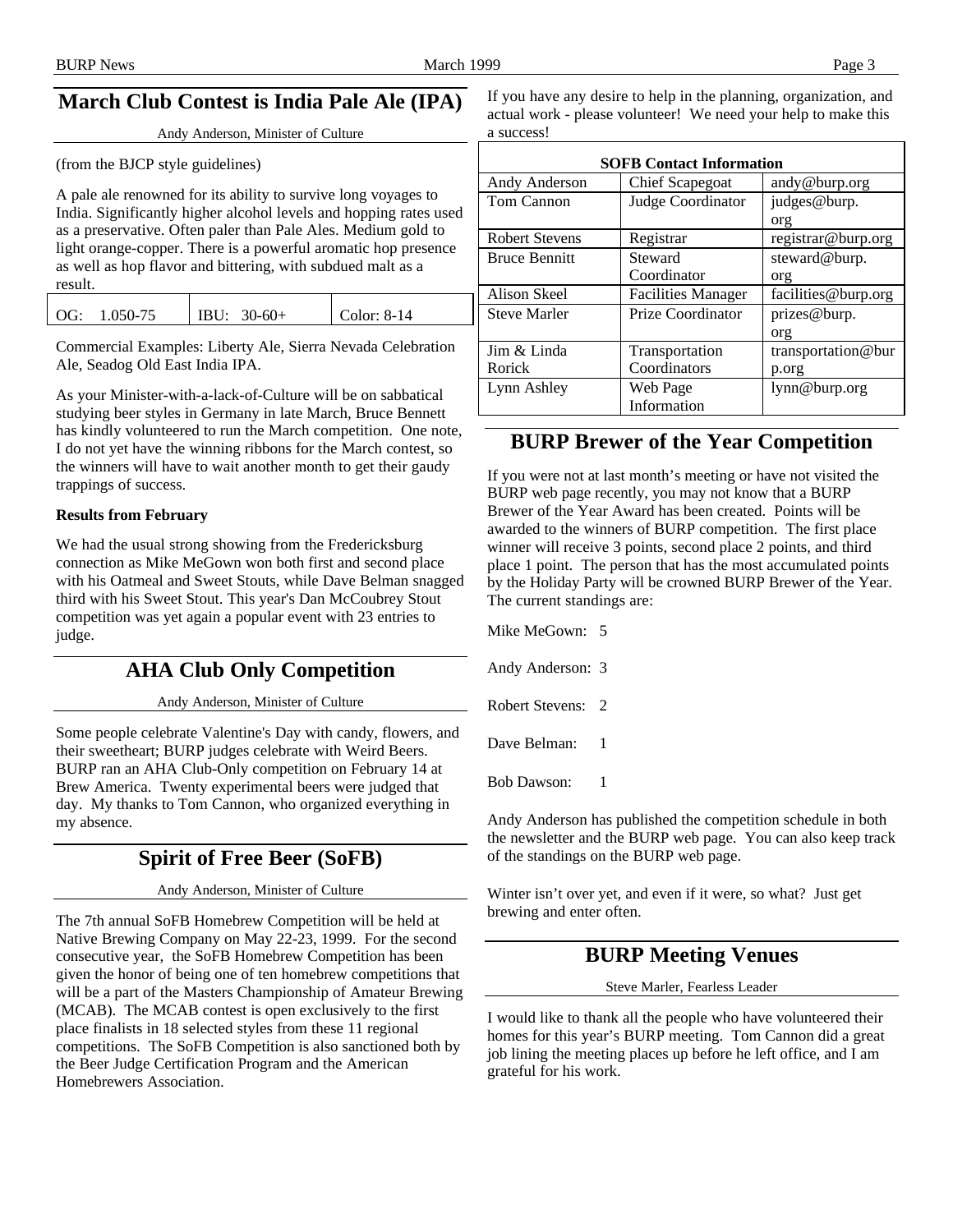I would like to start getting volunteers to host a meeting in the year 2000. If you would like to host a meeting give me a call or send me an e-mail (marler@burp.org) and let me know the month you are interested in and a date if you have one in mind already.

We are also looking for alternative spots to hold the winter meetings. Currently BURP pays \$100 to have a meeting at the Jaycee center. Week-night BURP meetings are tough for many members to attend. The Jaycee center charges \$200 a day for weekends. If you know of any place that we could use for a BURP meeting, on a Saturday, that would cost BURP \$100 or less, let me know.

# **The 1999 National Homebrew Competition**

In case it slipped your mind, first-round entries for the 1999 AHA National Homebrew Competition must be received at the appropriate site between Monday, March 29 and 5 p.m. on Friday, April 9, 1999. BURP will pick-up the tab for shipping your beers to the competition site. Bring your beers to the March meeting with all the appropriate paperwork filled out and we will box them up and ship them out for you. So get your entries ready and bring them to the meeting on March 27, and remember to enter often.

# **"Electronic BURP News" Update**

Bill Ridgely, Mem-Beer-Sip Chairman

I've just completed some modifications to the BURP database which will allow us to kick off the "Electronic BURP News" program. Here's how I anticipate it will work:

- BURP will maintain a mailing list of those who have signed up for electronic delivery, and each month will send an email to everyone on the list containing a link to the hidden area on the BURP website where the newsletter will be stored.
- By clicking on the link and then clicking on the current issue of BURP News, the newsletter will be displayed in a format that will allow it to look exactly as it does on paper. **Note:** Each web browser handles files of this type a little differently. There are also differences between how they are handled on the Mac and the PC. Please consult your browser documentation if you are unsure whether the newsletter will be displayed on your monitor or downloaded to your hard drive (and how these preferences can be changed if desired).
- All those who have requested electronic notification will still receive paper copies of the newsletter twice a year – once just prior to membership renewal and once following. This will allow us to send renewal notices and new membership cards as part of the regular mailout rather than as separate efforts.

Renewal notices now include a line at the bottom where electronic notification can be selected. Just write (or circle) the appropriate response. The first e-mail address shown on the renewal notice (E-mail 1) will be used for notification unless you prefer a different one. If so, please write it on the form.

 If you do not yet have the free Adobe Acrobat Reader installed on your Mac or PC, follow these directions:

- Go to the website http://www.adobe.com/prodindex/acrobat/readstep.html
- Scroll down to the Acrobat Reader download instructions and fill in the blanks as required (i.e., type of computer you are using, e-mail address, etc).
- Once the Reader installation program has been downloaded (file size is around 4 MB), install it according to the instructions provided. The installation is quick and easy.

So far, very few BURP members have opted for electronic notification, so the program should be easy to administer. If you would like to be added to the list, simply send an e-mail to ridgely@burp.org with the appropriate info (including the email address to which you would like to have your notification sent).

Thanks very much for helping the club move into the new millennium.

# **The Making of a 100% Rye Beer**

### Lynn Ashley, Minister of the Web

About three years ago I was exploring some of the ways by which red beers got their color. I referred to the *Homebrew Digest* archive and ran across a claim that rye imparted a deep red color and some counter claims that it did not. Having always enjoyed rye whiskey, however, I became interested in rye in beer for its own sake, independent of any possible color contribution.

Searching the internet and other sources I quickly learned that there was not much information available on using rye in beer. The few references which I did find all stated that the higher the percentage of rye in the mash, the more difficult it was to lauter. Though I don't recall anyone stating that a 100% rye beer was impossible, the implication was clear.

My first use of rye was in April 1996, 25% (wt) rye flakes. It was the worst multiple stuck sparge I ever had.

Figuring that those slimy flakes were partly the culprit, I started looking around for malted rye. Lautering concerns also led me to examine wheat which is also know to be difficult to lauter. In October 1996 I brewed a beer with 56% (wt) rye malt. Based on some information in Eric Warner's book, *German Wheat Beer*, I did a triple decoction. The wort lautered normally.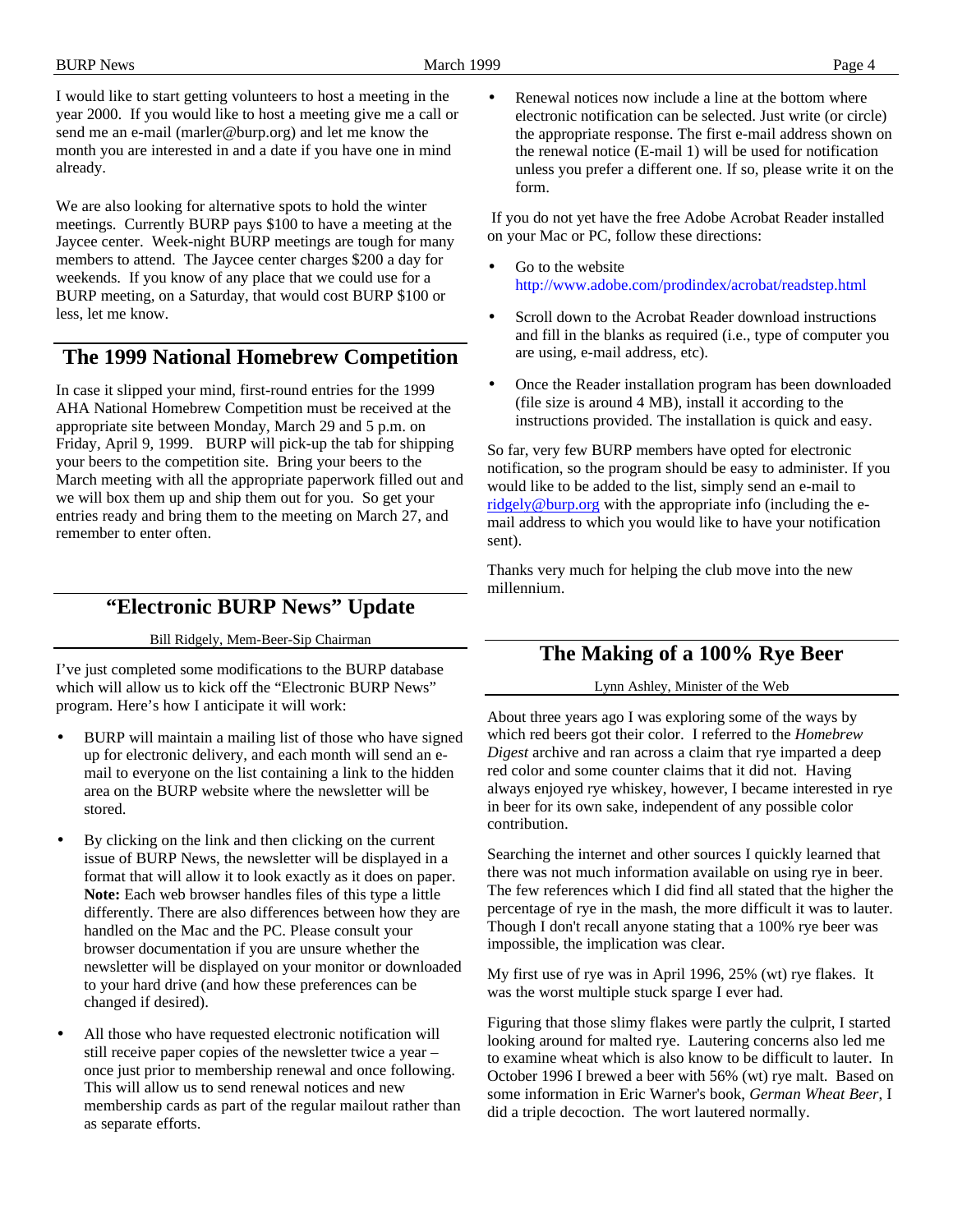This success perked my interest in making a 100% rye. After some procrastination and additional research I began in August 1997. I purchased a 50 lb bag of BRIESS Rye Malt. Based on my research, I developed a three fold strategy for insuring that the wort would lauter -

- a long protein rest: 80 minutes at 122°F,
- a triple decoction and
- 1 lb of rice hulls for lautering: 2/3 in the mash and 1/3 over the lauter tun's false bottom (10 lb rye malt).

Unfortunately, I could not find if rye malt had sufficient enzymes to accomplish sacharification on its own. I assumed it did and proceeded anyway. With no sacharification rest of the decoctions and a 150°F, two hour, sacharification rest of the main mash, my extraction was 26 pt/lb/gal. Sparge water was adjusted with phosphoric acid to 5.5 pH and heated to 170°F. Although slightly slower that normal, the sparged wort ran continuously. After the boil, however, a minor problem arose which I did not anticipate. The wort became very viscous as it went through the counter-flow chiller. Siphoning the 5.8 gallons of boiled wort took almost an hour. Although only 1.044 gravity, the wort was like syrup, almost dripping into the fermentation bucket. Fortunately, fermentation somewhat nullified the syrupy effect, but the finished beer still had a slight viscous quality.

In designing the 100% rye recipe, I attempted to use a hop level and a yeast which would not mask the characteristics of the rye: ~20 IBU of Northern Brewer and Tettnaag hops and Wyeast 1056 American Ale yeast.

Many of you had an opportunity to sample this beer at several BURP meetings. It won 1st place in BURP's Weird Beer club competition in October 1997. Following are some observations of some fellow BURPers and myself.

- After a year in a refrigerated keg, the beer was still slightly cloudy. No finings were used.
- Pale wheat color, with a very slight copper tint. Even despite a triple decoction, the beer was in no way red, let alone deep red. Decoction seemed to have less effect on color than with barley and wheat mashes.
- The beer was surprisingly like a regular (barley malt) pale ale but it possessed subtle qualities which seemed to confuse the unsuspecting.
- Slightly sharp aroma.
- A medium-light body was masked by a slight viscous quality.
- The rye flavor was more subtle than expected.
- Generally it was judged to be quite drinkable, even refreshing, with a dry, almost tannic, finish. Mouthfeel was sometimes judged to be a bit "numbing". One woman said it "kind of left my tongue furry".

On hearing that the beer was 100% rye, a National Beer Judge gave me a blank stare and asked, "Why?" Well, I guess like Adjunct Boy, I just don't want to be a style slave.

### **February Meeting Report**

#### David Robinson

With a heavy hand on my shoulder, a bleary glare into my eyes, and a hearty "You look like someone who will write this meeting's report," Delano DuGarm shanghaied me on Oxon Hill to perform the odious task of producing the words which you are now reading. His guidance was simple and direct, "Just find out who brought what." Having said all that, I will now eschew further obfuscation and attempt to produce an accurate description of Febrewary's meeting at the renowned Oxon Hill Jaycee Center. As a disclaimer, both legal and moral, I wish to bring to the readership's attention that no offense or personal slight is intended through my inclusion or exclusion of anyone's beer or food, assessment or observation regarding anyone's beer or food, misspelling of names, misidentification of anyone's gender, or any other act of ignorance or stupidity on my part which was induced by appropriate enjoyment of the offered potables and attributable to my "newness" with the club.

For openers, the purpose of the meeting was a stout competition named in honor of Dan McCoubrey (see last month's newsletter for an informative article regarding this gentleman). This naturally offered an excuse for Wendy Aaronson to direct, with a vigor and fervency normally reserved for camp counselors, a commercial blind stout tasting. Or maybe a blind commercial stout tasting. Or a viewing of tasteless stout commercials. More on this later. And, as appears to be the rule for these events, many generous souls offered a surfeit of gastronomic and fermented wares. The evening was topped off by a raucous raffle and promises (or oaths) to meet again at the next gathering. But first, the opening events.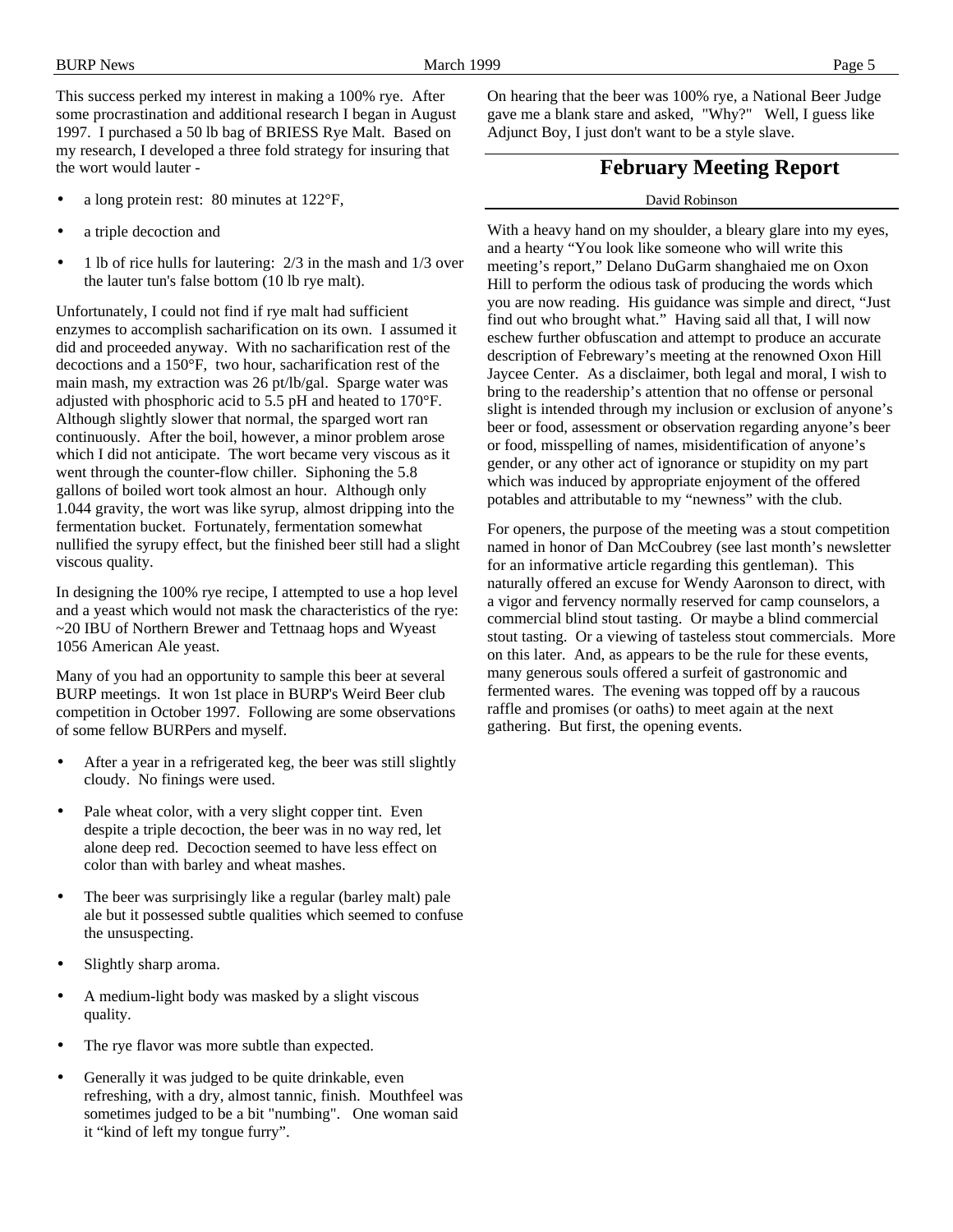Bob Cooke (whom I am told pronounces his last name "Koch") prepared his hand smushed from scratch pepperoni pizza, that he cooked (or koched) in the Jaycees' immaculate and commodious kitchen. An unidentified woman (or women) helped. In stark contrast to Bob's act of culinary commitment, Kathy Koch (whom I am told pronounces her last name "Smith") exhibited unbridled sacrifice by walking a full block and a half from her place of work at lunchtime to purchase a cherry pie from Reeves, which she selflessly shared with all. Bill and Christine Newman brought a quiche, or egg pie if you prefer. My wife, Cecelia, took a cue from Kathy, traveled to the nearest Giant, and bought some cheese and crackers that she artfully arrayed with a fistful of grapes on a disposable plastic platter. Steve and Teresa Marler brought a inventive Creole pork roast prepared in a crock pot, the recipe for which they said came from a crock pot cooking book, which is probably a crock. Keith Chamberlin prepared his Thai chicken with rice. Because Keith's dish was rapidly and greedily consumed, I guess that everyone was overcome with the novelty of eating a chicken from Thailand. A colorful and flavorful Mardi Gras angel food cake was offered by Bill Cavender, who obviously cleaned out all the cases of little bottles of sprinkles and such from the cake decorating aisle at Sam's Club in order to make it. A Guinness cake, roast beef and cucumber sandwiches, and many other tasty items were brought by folks who shall forever remain anonymous because I failed miserably in my attempts to fix further blame.

In an effort to restore a deeper sense of decorum and purpose to these gatherings, Wendy Aaronson coordinated and directed a blind tasting of commercial stouts. She professed that this was a "professional development" session designed to cultivate discriminating palates among participating BURPers. Right. Her able assistants remain unidentified because I received my charter from Delano well into the evening and I was rendered incapable of coherent thought at the end of the tasting, anyway. This tasting was a good idea. We all learned a lot and were amazed at our abilities to at least get a few right, and a few wrong. Wendy distributed a list of about 300 commercial stouts, with the name of each accompanied by a description plagiarized from sources published by learned stout tasters. She and her able assistants then gave us samples of stouts selected from the list and, with fists on her hips and a sneer on her lips, she challenged us to

identify each stout based on the provided descriptions. There were four or five tables of us, each table with about five participants, and all struggling mightily to discern which stout was which in a vain effort to elude Wendy's derisive snorts at our misinformed and amateurish attempts. We fairly groveled by the end, with Keith Chamberlin prevailing as the master taster by correctly identifying four out of seven offerings. Many cried foul when it was revealed that one of the "stouts" was actually Sierra Nevada Porter, but this devilish misdeed was soon forgotten with a few additional rounds of Victory Storm King. Wendy threatens a similar event in the future—beer as yet unidentified.

Many beers and other potables were brought to the meeting, besides those entered into the competition. Mike Megown shared his milk stout, part of the 15-barrel batch brewed at the Oxford Brewing Company in mid-December in recognition of his winning entry at the Spirit of Free Beer. The irrepressible Dave Pyle, accompanied by his decidedly better half Becky, shared the cider he prepared with John Hallberg. Dave maintains that the apples were hand-ground and, since he's bigger than me, I'm not disputing this assertion. A growler of Vienna was brought by Bob Dawson, and Bill Stewart brought a bottle of something called "Jenlain." Since I interviewed Bill rather late in the evening, my notes are somewhat scrawled and simply state "Wisconsin Ave, no lights, Chevy Chase, Wine and Spirits, 'Jenlain.'" I vaguely recall Bill extolling some feat of remarkable courage and endurance to obtain this Jenlain, to which my notes obviously perform an injustice. If Bill, or anyone else, can help me make sense of this, I will write an errata for next month's newsletter. Keith Chamberlin (man, this guy's name is EVERYWHERE!) brought an ESB that won the Real Ale competition last year. This entry in my notes follows my comments about Bill Stewart, so bear with me as I offer the following additional comments on Keith's ESB: dry hopped with Liberty, brewed in October.

Now on to the raffle! The table below lists the raffled items and their winners.

| <b>Item</b>                          | Winner      |
|--------------------------------------|-------------|
| Blue Ridge Beer Mug                  | Ticket 3929 |
| <b>Blue Ridge Coasters and Glass</b> | Ticket 3857 |
| <b>Shaeffer Beer Tray</b>            | Ticket 3981 |
| Yeungling Sign                       | Ticket 3900 |
| <b>Brimstone Tee-shirt</b>           | Ticket 3993 |
| Papazian book                        | Ticket 3915 |
| <b>Blue Ridge Banner</b>             | Ticket 3726 |
| Guinness 4-pack                      | Ticket 3985 |
| Yeungling Tap Handle                 | Ticket 3698 |
| Hop Back/Strainer                    | Ticket 3742 |

If anyone wants to know the names of the winners, send me \$50 and a self-addressed stamped envelope and I promise to do my best to find out who they were. To aid your curiosity, however, I will report that I didn't win anything. Another note: when the hop back/strainer was awarded, the recipient was recognized with howls of derision and laughter. Since I'm an admitted occasional and kit brewer, I confess to little knowledge of such things and remain perplexed at this outburst. *[The outburst had something to do with the winner having yelled, "Fix! Fix! Mix them up!" until he realized he'd won the item himself. Ed.]* I thought it came from NASA and it sure looked keen.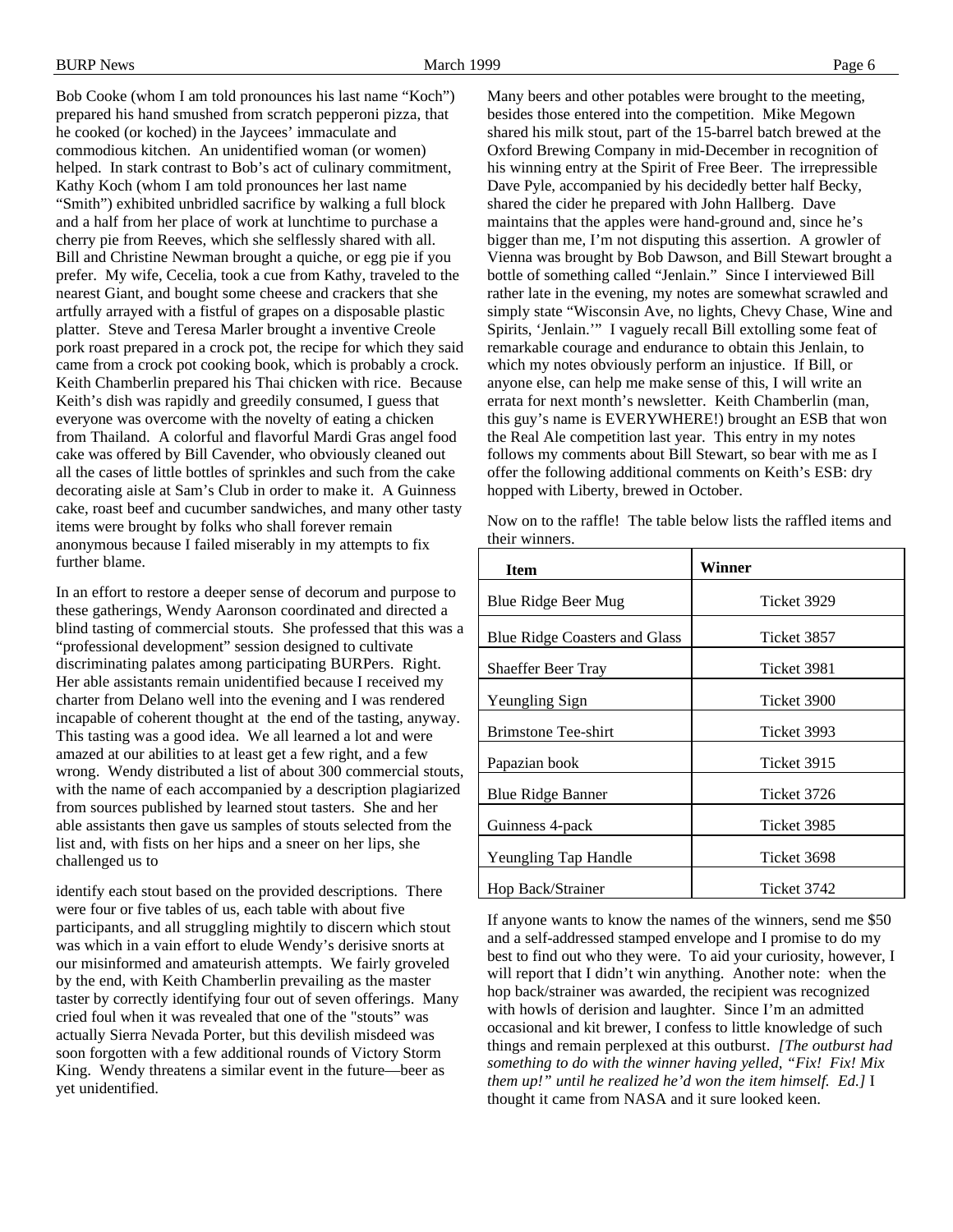Oh, the stout competition. An assortment of studious and sternlooking folks gathered at the south end of the room and spent hours decanting, examining, swishing, smelling, tasting, and urinating stout derived from a huge assortment of containers large and small. These dedicated souls struggled mightily in total obscurity while the rest of the group gorged themselves at the north end of the room. With a well recognized "beer ye, beer ye" bellowed throughout the room, we all gathered Wholike in a semicircle to hear the results of the competition. And the winners are, or were . . .

| $3rd$ Place | David Belman |
|-------------|--------------|
|             |              |

 $2<sup>nd</sup>$  Place Mike Megown

1<sup>s</sup> Place Keith Chamberlin (just kidding, it was actually Mike Megown)

#### **New Members**

#### Bill Ridgely, Minister of Propaganda

Welcome this month to **Gail Broeckel** of the District (who joins as a family member with **Brian Matt**) and to **Mike McGuire** of Vienna.

Hope to see you both at the March meeting.

### **BURP Education Update**

Wendy Aaronson, Minister of Enlightenment

**MARCH COMMERCIAL TASTING:** The March competition will be IPA, and to further educate ourselves in this beer style, BURP will sponsor a commercial tasting of American and English pale ale and IPA. A BJCP judge will lead a discussion of the style followed by a tasting of 6 commercial examples. This will be a great opportunity, especially for individuals who do not have the time to attend the BJCP exam preparation classes, to learn about the style and gain experience in evaluating beer with regard to adherence to style and technical flaws. Individuals who participate in this tasting, including non-BJCP judges, will be encouraged to judge at the BURP IPA club competition. The tasting will begin 30 minutes before the official start of the meeting. Please arrive by 12:25 p.m.

**REINHEITSGEBOT EDUCATION SERIES**: Robert Stevens has helped me plan an exciting new educational series geared to the advanced intermediate brewing level and beyond. However, beginner and intermediate brewers will still be encouraged to attend. The series will be comprised of eight in-depth technical sessions that will examine the effects of malt, hops, water, and yeast on beer. You may recall that BURP ran a program like this in 1994 which was highly successful in raising the level of brewing expertise for all participants. The following topics will be covered: 1) Grains, Adjuncts, and Malting; 2) Methods and Chemistry of Mashing; 3) Hops; 4) Yeast and Yeast Handling; 5) Water; 6) Conditioning and Packaging; 7) Quality Control and Sanitation; 8) Custom Home Brewery Equipment (including BURP's First Home Brewery Crawl). The first class, GRAINS AND MALTING, will be in April (date to be announced at the meeting). All sessions will cover some aspect of recipe formulation and emphasize improving quality. Each 3-hour session will be held on a weeknight at a home within a mile or so from a Metro stop. The cost will be a reasonable \$3-5 per session. We intend to have monthly sessions until June, break for the summer, and finish in the fall. You will be able to register for one class at a time or for the entire series. If you have questions or would like to register for the first class, please give me a call at 301-762-6523.

**FEBRUARY STOUT TASTING:** Around 20 people found out how difficult it was to taste and identify seven stouts based on their own experience and published descriptions of commercial examples. Keith Chamberlin won a mixed 6 pack for identifying four of the seven stouts correctly. Of note, most got at least 2 correct, and a good percentage of the participants identified the Sierra Nevada Porter as Sierra Nevada Stout (we told everyone that there was a porter in the tasting, but we didn't identify which one). In addition, many identified Victory Storm King correctly or as Anderson Valley Barney Flats Oatmeal Stout. Three people selected it as their favorite in the flight. Interestingly, the Guinness was not identified too often. I suspect this resulted from its being served after an overpowering stout. Many thanks to Tom Cannon, Trish Koch, and Bill Ridgely for assisting in this first-time event.

#### **Brewing a Prize-Winning Real Ale**

Keith Chamberlin, winner of the 1998 BURP Real Ale Competition

I called this beer Throw It Together ESB because this recipe came completely from my head. I found out on brew-day that I had somehow managed to throw out all of my recipes and brewsheet from my computer. This also included IBU calculator and a calculation for OG. I panicked a little but decided to call someone to get another brewer's thoughts about hitting my IBU goal of about 40 and OG of 1.055. I ended up talking to Colleen Cannon and owe her some thanks for talking me into decreasing my grain bill some. Here is the recipe:

| Grain Bill (for 11 gallons)                        |                 |                     |
|----------------------------------------------------|-----------------|---------------------|
| English Pale Ale                                   |                 | 11 <sub>l</sub> hs. |
| Marris Otter                                       |                 | 10 lbs.             |
| Belgian Wheat                                      |                 | $0.5$ lbs.          |
| Belgian Caravienne                                 |                 | $1.5$ lbs.          |
| Belgian Caramunich                                 |                 | $2$ lbs.            |
| <b>Hopping Schedule</b><br>Northern Brewer 2.5 oz. |                 | $60 \text{ min}$ .  |
| Northern Brewer 0.5 oz.                            |                 | $15 \text{ min.}$   |
| Fuggles                                            | 1 oz.           | $15 \text{ min}$ .  |
| Fuggles                                            | $2 \text{ oz.}$ | 0 min. (at knockout |
| and steep 10 min before cooling)                   |                 |                     |